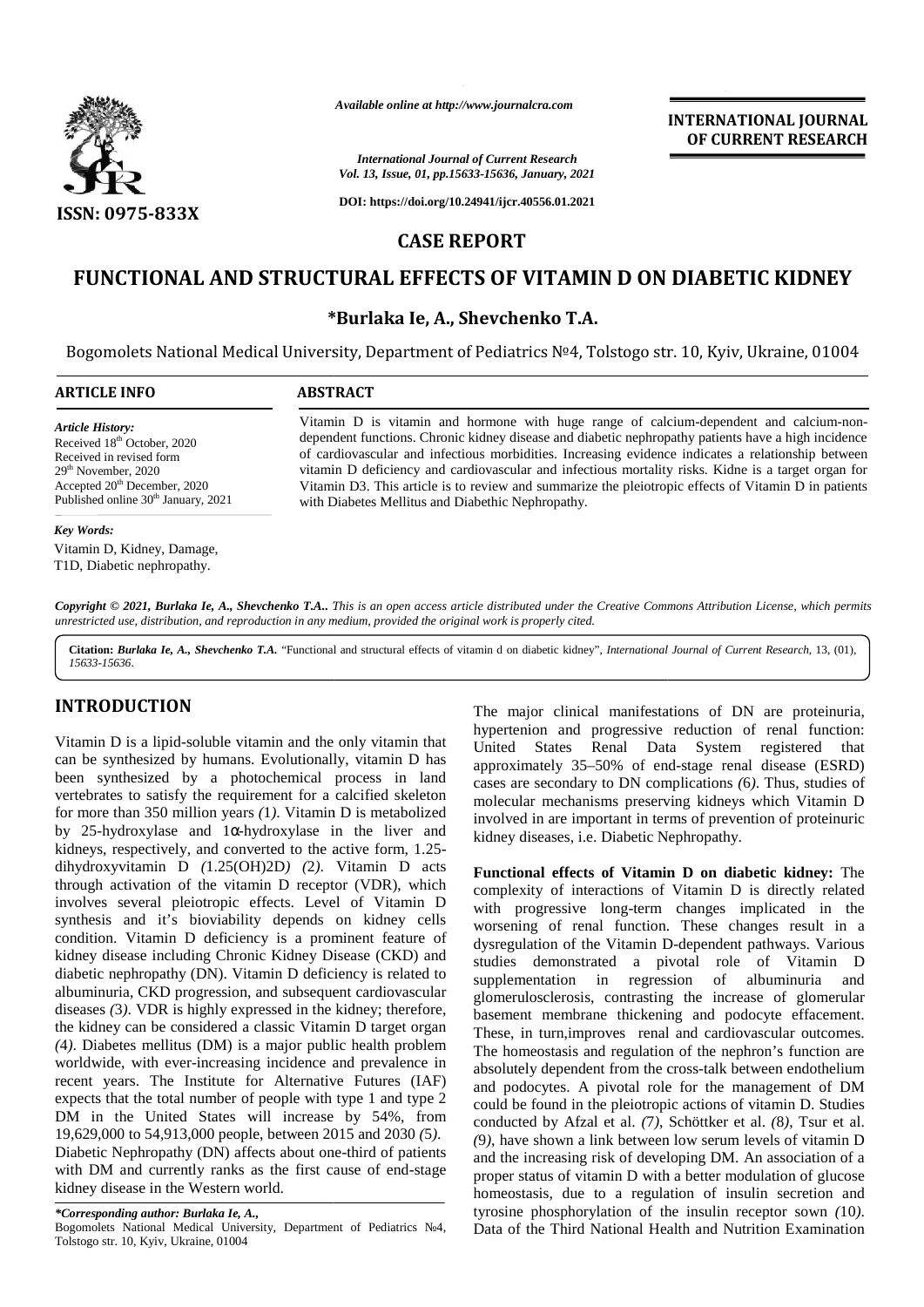Survey (NHANES III) found an inverse association between the level of vitamin D and the prevalence of albuminuria. In our previous studies conducted in Department of Pediatrics

№4 of Bogomolets National Medical University we found decreased level of Vitamin D in iabetic patients. In group with T1D Vitamin D level was in insufficiency rage, in patients with DN Vitamin D deficiency found *(*11,12*)*.

The study of Karnchanasorn et al. *(*13*)* showed modulatory effect of vitamin D. Authors demonstrated a correlation between appropriate vitamin D status and both -cell function and insulin sensitivity. A protective role of vitamin D in type 1 DM has been demonstrated in a recent where serum 25-(OH) D concentrations sustained with cholecalciferol supplementation 3000 IU/day for one year improved metabolic control and slowed the decline of residual -cell function in children with T1DM *(*14*)*. The meta-analysis by Gregoriou et al. *(*15*)* also showed that vitamin D supplementation in the form of 1 (OH)vitamin and cholecalciferol appears to be beneficial in the treatment of T1DM patients by attenuating the natural history of the disease. Activation of the VDR is essential in reducing proteinuria. Traditionally, administration of RAAS blockers can reduce albuminuria *(*16*)*. 1.25(OH)2D3 is known as a RAS inhibitor by its negative regulatory effect on renin production to provide additional renoprotection *(*17*)*.

**Structural effects of Vitamin D on diabetic kidney:** The renoprotective effects of vitamin D can improve proteinuria, glomerulosclerosis, and interstitial infiltration and reduce renal oxidative stress *(*8*)*. Combined treatment with paricalcitol and losartan suppressed the induction of fibronectin, transforming growth factor (TGF-) and monocyte chemoattractant protein-1 (MCP-1), and reversed the decline of the slit diaphragm proteins nephrin, Neph-1, ZO-1, and alpha-actinin- 4 *(*19*)*. Another emerging issue linked with DN development and lower levels of Vitamin D is urinary megalin excretion in T2DM patients. *(*19*)*. Megalin, as a member of the low-density lipoprotein receptor family *(*20*)*. Megalin plays an important role in the reabsorption of Vitamin D binding protein from glomerular filtrates. It was reported that megalin-mediated (auto)lysosomal dysfunction in primary tubular epithelial cells is decisive for the development of kidney disease in a High- Fat-Diet-induced diabetes model. Exocytosis-mediated urinary megalin excretion increases along with the progression of DN, giving further contributions in the understanding of the pathogenesis of Vitamin D loss in these subjects, their findings also suggest a potential role of megalin urinary excretion as indicator of progression of DN (22,23).<br>CKD and DN always associated with high rate of

cardiovascular complications. There are data showing that paricalcitol and calcitriol are both able to modulate the thrombomodulin expression in human aortic smooth muscle cells. Moreover, D'Arrigo et al. demonstrated a raise of soluble thrombomodulin levels in patients with CKD by the administration of paricalcitol. *(*24,25*)*. VDR knockout in diabetic mice was associated with severe albuminuria and glomerulosclerosis. Alternatively, vitamin D might slow the progression of diabetic nephropathy by improving insulin secretion, delaying destruction of islet cells, affecting osteocalcin, and consequently assisting in glucose metabolism. TGF-, MCP-1, hepatocyte growth factor, thrombospondin-1, and plasminogen activator inhibitor are other possible molecular targets of vitamin D action *(*26*)*. Increasing

evidence from experimental and clinical studies has unveiled a pathological role of macrophages in the development of glomerulosclerosis by the production of inflammatory chemokines, cytokines and fibrogenic factors, release of proteolytic enzymes and production of reactive oxygen species. A central role in these mechanisms is played by the monocyte chemoattractant protein (MCP)-1, a chemokine produced by mesangial cells (MCs) and renal tubular cells that has the responsibility of recruiting macrophages into the kidney *(*27*)*. It was demonstrated that calcitriol can inhibit the synthesis and activity of MCP-1 and contrast the glomerular injury in diabetic mice. Their data suggest that vitamin D may protect against renal injury in DN by preventing or reducing macrophage infiltration *(*27,28*)*. A proper vitamin D regulation also has an important role against inflammation secondary to DN. Indeed, diabetes leads to an increase in the expression of inflammatory factors and inappropriate immune activity. Inflammatory response likely contributes to DM occurrence by worsening insulin resistance and it is in turn intensified in the presence of hyperglycaemia to exacerbate long-term complications of diabetes *(*29*)*.

Vitamin D exerts protective effects against inflammatory agents by inhibiting the expression of interleukin (IL)-6, IL-8, RANTES (regulated on activation, normal T cell expressed and secreted), intercellular adhesion molecule-1 (ICAM-1), vascular cell adhesion molecule-1 (VCAM-1), platelet endothelial cell adhesion molecule-1 (PECAM-1), receptor of advanced glycation end products (RAGE) and E-selectin through a nuclear factor- B (NF-B)–mediated mechanism, partly by disrupting DNA binding of NF-B. Moreover, vitamin D represses the expression of cyclooxygenase (COX)- 2 and upregulates the expression of 15-hydroxyprostaglandin dehydrogenase (15PGDH), the enzyme initiating prostaglandin catabolism, in this way reducing prostaglandin levels and suppressing the production of several proinflammatory cytokines. The immunomodulatory action of vitamin D has been well demonstrated also in the study of Lucisano et al., where an acute paricalcitol supplementation induced a significant reduction of IL-17, IL-6, IL-1, TNFand IFN- in a cohort of CKD patients (30). Chronic inflammation leads to sclerotic processes in kidney. Reduction of the inflammatory rate can prevent irreversible morphological changes in kidneys. In the study conducted on human incubated monocytes taken from patients with DM and DN with uraemia, it was found that Vitamin D may exert an anti-inflammatory effect by regulating the signal transduction pathways that control VDR and signal transducer and activator of transcription 5 (STAT5) expression.

These findings have been further investigated. It was found more anti-inflammatory effects of Vitamin D and VDR on phosphorylated STAT5 (p-STAT5) in serum-incubated monocytes from patients with DM and uraemia caused by DN: lipopolysaccharide associated with IL-15 upregulated the expression of p-STAT5, whereas pre-treatment with 1,25-  $(OH)<sub>2</sub>D<sub>3</sub>$  significantly inhibited this effect (31). Experimental as well as observational studies and clinical trials conducted in the past years suggest the effective role of Vitamin D and the synergic action with RAAS inhibitors to counteract the worsening of DN and to preserve the glomeruli and the integrity of glomerular filtration barrier. Moreover, Vitamin D seems to exert many extra-renal functions essential for the body homeostasis.The results of these studies emphasize the need for better awareness among researchers and clinicians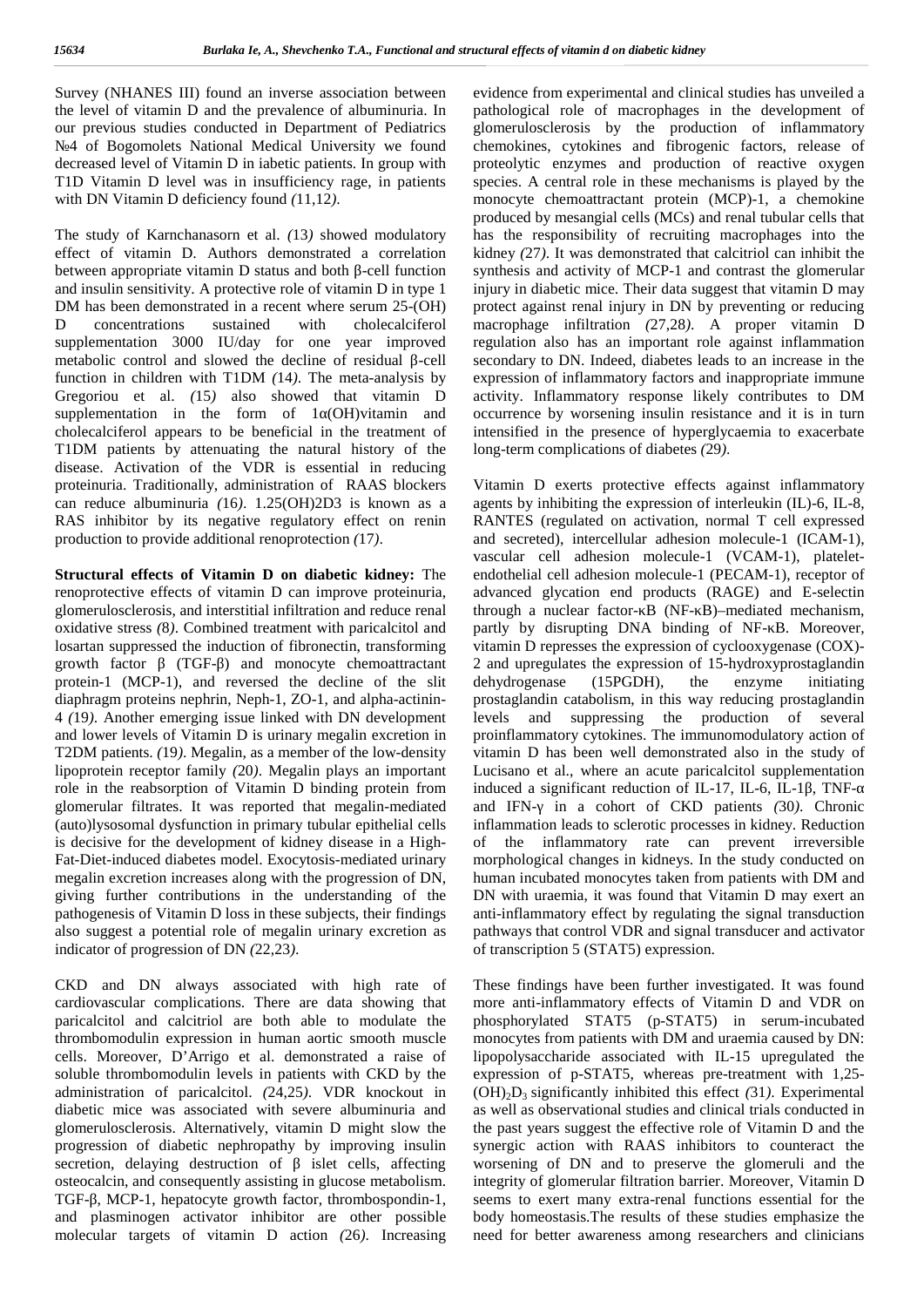about the consequences of insufficient Vitamin D levels and the importance of monitoring its status in high-risk populations. Summarized scheme of Vitamin D effects in Diabetes Mellitus and Diabetic nephropathy given in Picture 1. about the consequences of insufficient Vitamin D levels and<br>the importance of monitoring its status in high-risk<br>populations. Summarized scheme of Vitamin D effects in<br>Diabetes Mellitus and Diabetic nephropathy given in Pi



**Picture 1. Summarized scheme of Vitamin D in Diabetes Mellitus of and Diabetic nephropathy**

Even if growing evidence proves that vitamin D may have antiproteinuric, anti-inflammatory, renoprotective and cardioprotectiveeffects in patients with DN, it is still required randomized controlled trials in larger patient groups studying molecular background of the nephroprotective effects of Vitamin D. Even if growing evidence proves that vitamin D may have antiproteinuric, anti-inflammatory, renoprotective and cardioprotectiveeffects in patients with DN, it is still required randomized controlled trials in larger patien

## **REFERENCES REFERENCES**

- Afzal S., Bojesen S.E. Nordestgaard, B.G. Low 25 hydroxyvitamin D and risk of type 2 diabetes: A Afzal S., Bojesen S.E. Nordestgaard, B.G. Low 25-<br>hydroxyvitamin D and risk of type 2 diabetes: A Ham<br>prospective cohort study and metaanalysis. Clin. Chem. – 2013. - 59:381–391.
- Alicic R.Z., Rooney M.T., Tuttle K.R. Diabetic Kidney Disease: Challenges, Progress, and Possibilities. Clin J Am SocNephrol. – 2017. - 12(12):2032-2045.
- Anavekar N.S., Gans D.J., Berl. T., Rohde R.D., Cooper W., Bhaumik A., Hunsicker L.G., Rouleau J.L., Lewis J.B., Rosendorff C., et al. Redictors of cardiovascular events in patients with type 2 diabetic nephropathy and hypertension: A case for albuminuria. Kidney Int. Suppl.  $-2004. -50-55.$ 2013. - 59:381–391.<br>
Alicic R.Z., Rooney M.T., Tuttle K.R. Diabetic Kidney<br>
Disease: Challenges, Progress, and Possibilities. Clin J<br>
Am SocNephrol. – 2017. - 12(12):2032-2045.<br>
Anavekar N.S., Gans D.J., Berl. T., Rohde R.
- Bikle D. Vitamin D: Production, Metabolism, and Mechanisms of Action. *(*Updated 2017 Aug 11*)*. In: Feingold KR, Anawalt B, Boyce A, et al., editors. Endotext *(*Internet*)*. South Dartmouth (MA): MDText.com, Inc.; 2000-. Available from: https://www.ncbi.nlm.nih.gov/books/NBK278935/ - 2004. - 50–55.<br>
Bikle D. Vitamin D: Production, Metabolism, and<br>
Mechanisms of Action. (Updated 2017 Aug 11). In:<br>
Feingold KR, Anawalt B, Boyce A, et al., editors.<br>
Endotext (Internet). South Dartmouth (MA):<br>
MDText.com
- Brenner B.M., Cooper M.E., de Zeeuw D., Keane W.F., Mitch W.E., Parving H.H., Remuzzi G., Snapinn S.M., Zhang Z., Shahinfar S. Effects of losartan on renal and cardiovascular outcomes in patients with type 2 diabetes and nephropathy. N. Engl. J. Med. – 2001. - 345:861–869.
- BurlakaIe. Beyond Proteinuria: Apoptosis and Vitamin D3 State in Children with Diabetic Nephropathy. J ClinExpPathol. – 2016. - 6: 266.
- D'arrigo G., Pizzini P., Cutrupi S., Tripepi R., Tripepi G., D'arrigo G., Mallamaci F., Zoccali C. Vitamin D receptor activation raises soluble thrombomodulin levels in chronic kidney disease patients: A double blind, randomized trial. Nephrol. Dial Transplant. – 2018. -doi: 10.1093/ndt/gfy104.FP348. Mallamaci F., Zoccali C. Vitamin D receptor activation<br>raises soluble thrombomodulin levels in chronic kidney<br>disease patients: A double blind, randomized<br>trial. Nephrol. Dial Transplant. – 2018. -doi:
- De S., Kuwahara S., Hosojima M., Ishikawa T., Kaseda R., Sarkar P., Yoshioka Y., Kabasawa H., Iida T., Goto S., et al. Exocytosis-Mediated Urinary Full-Length Megalin Excretion Is Linked with the Pathogenesis of Diabetic. Nephropathy. Diabetes. – 2017. - 66:1391– 1404.
- De Zeeuw D., Remuzzi G., Parving H.H., Keane W.F., Zhang Z., Shahinfar S., Snapinn S., Cooper M.E., Mitch W.E., Brenner B.M. Proteinuria, a target for renoprotection in patients with type 2 diabetic nephropathy: Lessons from RENAAL. Kidney Int. – 2004. - 65:2309–2320. Exocytosis-Mediated Urinary Full-Length Megalin<br>retion Is Linked with the Pathogenesis of<br>betic. Nephropathy. Diabetes.  $-2017.$  - 66:1391–<br>4.<br>w D., Remuzzi G., Parving H.H., Keane W.F., Zhang<br>Shahinfar S., Snapinn S., Coo
- DeLuca H.F. Overview of general physiologic features and functions of vitamin D. Am J ClinNutr. – 2004. - 80(6 Suppl): 1689-1696.
- Diez-Sampedro A., Lenz O., Fornoni A. Podocytopathy in diabetes: A metabolic andendocrine disorder. Am. J. Kidney Dis. – 2011. - 58:637–646.
- Flores M. A role of vitamin D in low-intensity chronic inflammation and insulin resistance in type 2 diabetes mellitus? Nutr. Res. Rev. – 2005. - 18:175–182. Kidney Dis. – 2011. - 58:637–646.<br>es M. A role of vitamin D in low-intensity chronic<br>inflammation and insulin resistance in type 2 diabetes<br>mellitus? Nutr. Res. Rev. – 2005. - 18:175–182.<br>ca Gois P.H, Wolley M., Ranganatha
- Franca Gois P.H, Wolley M., Ranganathan D., Seguro AC. Evidence and Controversies. Int J Environ Res Public Health. – 2018. -15(8):1773.
- Gembillo G., Cernaro V., Salvo A., et al. Role of Vitamin D Status in Diabetic Patients with Renal Disease. Medicina (Kaunas). – 2019. - 55(6):273.
- Gregoriou E., Mamais I., Tzanetakou I., Lavranos G., Chrysostomou S. The Effects of Vitamin D Supplementation in Newly Diagnosed Type 1 Diabetes Patients: Systematic Review of Randomized Controlled Trials. Rev. Diabet. Stud. – 2017. - 14:260–268. ce and Controversies. Int J Environ Res Public<br>
-2018. -15(8):1773.<br>
E., Cernaro V., Salvo A., et al. Role of Vitamin D<br>
in Diabetic Patients with Renal Disease. Medicina<br>
in Diabetic Patients with Renal Disease. Medicina<br>
- Hammer Y., Soudry A., Levi A., Talmor-Barkan Y., Leshem-Lev D., Singer J., Kornowski R., Lev E.I. Effect of vitamin D on endothelial progenitor cells function. PLoS  $ONE. - 2017. - 12.$ Karnchanasorn R., Chiu K.C. Plasma 25-<br>
Karnchanasorn R., Ou H.Y., Chiu K.C. Plasma 25-<br>
Karnchanasorn R., Ou H.Y., Chiu K.C. Plasma 25-
- Henry H.L. Regulation of vitamin D metabolism. Best Pract Res ClinEndocrinolMetab. – 2011. - 25(4):531-541.
- hydroxyvitamin D levels are favorably associated with cell function. Pancreas. – 2012. - 41:863–868.
- Lontchi-Yimagou E., Sobngwi E., Matsha T.E., Kengne A.P. Diabetes mellitus and inflammation. Curr. Diab. Rep. – 2013. - 13:435–444. cell function. Pancreas. – 2012. - 41:863–868.<br>
Lontchi-Yimagou E., Sobngwi E., Matsha T.E., Kengne A.P.<br>
Diabetes mellitus and inflammation. Curr. Diab. Rep. –<br>
2013. - 13:435–444.<br>
Lucisano S., Arena A., Stassi G., Ianne
- Romeo A., Costantino G., Lupica R., Cernaro V., Santoro D., Buemi M. Role of Paricalcitol in Modulating the Immune Response in Patients with Renal Disease. Int. J. Endocrinol. – 2015. - 2015:765364.
- Maestroni S., Zerbini G. Glomerular endothelial cells versus the cellular target in diabetic Endocrinol. - 2015. - 2015:765364.<br>stroni S., Zerbini G. Glomerular endothelial cells versus<br>podocytes as the cellular target in diabetic<br>nephropathy. ActaDiabetol. - 2018 doi: 10.1007/s00592-018-1211-2.
- Maidannyk V., BurlakaIe. Association of Vitamin D deficiency, cellular hypoxia, and caspase-3 with renal caspase-3 disease in pediatric diabetic nephropathy. Journal of Translational Science. – 2016 . -2(2): 130-133.
- Ogasawara S., Hosojima M., Kaseda R., Kabasawa H., Yamamoto-Kabasawa K., Kurosawa H., Narita I. Significance of urinary full-length and ectodomain forms Translational Science. – 2016 . -2(2): 130-133.<br>
sawara S., Hosojima M., Kaseda R., Kabasawa H.,<br>
Yamamoto-Kabasawa K., Kurosawa H., Narita I.<br>
Significance of urinary full-length and ectodomain forms<br>
of megalin in patien Care. – 2012. - 35:1112–1118. Care. – 2012. - 35:1112–1118.<br>Panjiyar R.P., Dayal D., Attri S.V., Sachdeva N., Sharma R.,
- Bhalla A.K. Sustained serum 25-hydroxyvitamin D Bhalla A.K. Sustained serum 25-hydroxyvitamin D<br>
concentrations for one year with cholecalciferol